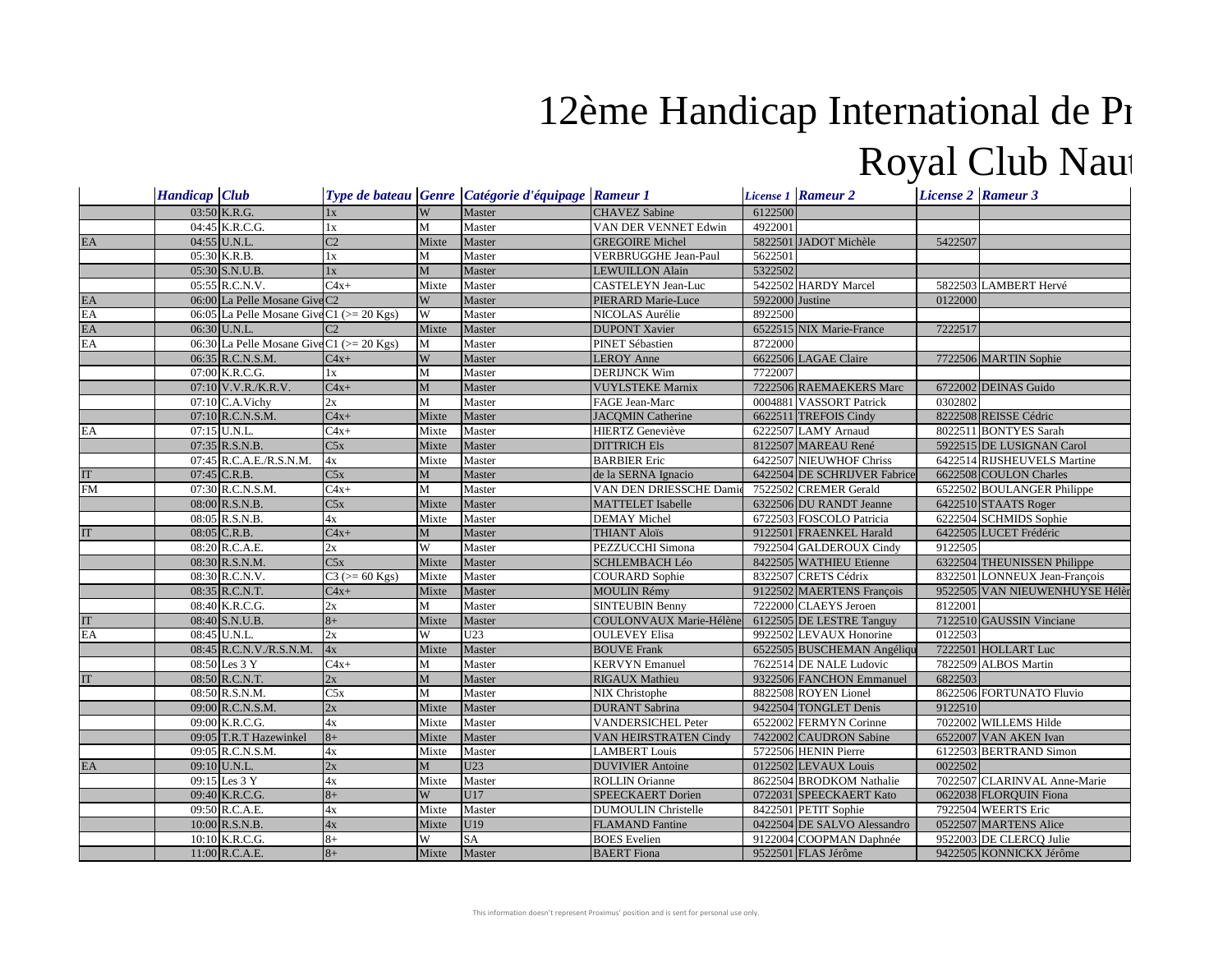## tique de Sambre et Meuse intemps de la Vallée Mosane - 20 mars 2022

| <b>License 3 Rameur 4</b> |                                 |         | <b>License 4 Rameur 5</b>  |         | License 5 Rameur 6        | <b>License 6 Rameur 7</b> | <b>License 7 Rameur 8</b> | <b>License 8</b> |
|---------------------------|---------------------------------|---------|----------------------------|---------|---------------------------|---------------------------|---------------------------|------------------|
|                           |                                 |         |                            |         |                           |                           |                           |                  |
|                           |                                 |         |                            |         |                           |                           |                           |                  |
|                           |                                 |         |                            |         |                           |                           |                           |                  |
|                           |                                 |         |                            |         |                           |                           |                           |                  |
|                           |                                 |         |                            |         |                           |                           |                           |                  |
|                           | 6122506 VELLA Michèle           | 5222502 |                            |         |                           |                           |                           |                  |
|                           |                                 |         |                            |         |                           |                           |                           |                  |
|                           |                                 |         |                            |         |                           |                           |                           |                  |
|                           |                                 |         |                            |         |                           |                           |                           |                  |
|                           |                                 |         |                            |         |                           |                           |                           |                  |
|                           | 8322503 HARGOT Kathelyne        | 5922520 |                            |         |                           |                           |                           |                  |
|                           |                                 |         |                            |         |                           |                           |                           |                  |
|                           | 6622500 PETIT Marc              | 4322001 |                            |         |                           |                           |                           |                  |
|                           |                                 |         |                            |         |                           |                           |                           |                  |
|                           | 7222510 BLONDIAU Fabienne       | 6922503 |                            |         |                           |                           |                           |                  |
|                           | 8522507 LECOCQ Vanessa          | 7522509 |                            |         |                           |                           |                           |                  |
|                           | 5622508 GARCIA FIGUEROA Ana     |         | 6722506 ABRUZZESE Rosa     | 8522503 |                           |                           |                           |                  |
|                           | 5722502 WENRIC Philippe         | 5722503 |                            |         |                           |                           |                           |                  |
|                           | 4822501 JANSSENS Michèl         |         | 5922502 POLSPOEL Roger     | 4522501 |                           |                           |                           |                  |
|                           | 5922511 HERBECQ Serge           | 5822506 |                            |         |                           |                           |                           |                  |
|                           | 5622507 LATOUR Philippe         |         | 6422511 CHARLIER Pierre    | 8022510 |                           |                           |                           |                  |
|                           | 8022507 HORTA Véronique         | 6122504 |                            |         |                           |                           |                           |                  |
|                           | 5722511 TEMEL Orkun             | 8922502 |                            |         |                           |                           |                           |                  |
|                           | 5622503 RODRIGUEZ Mélisa        |         | 7822505 WILIQUET Muriel    | 7222503 |                           |                           |                           |                  |
| 7822501                   |                                 |         |                            |         |                           |                           |                           |                  |
|                           | 0622511 VAN NIEUWENHUYSE Benjam | 0122503 |                            |         |                           |                           |                           |                  |
|                           |                                 |         |                            |         |                           |                           |                           |                  |
|                           | 6822511 GROULUS Véronique       |         | 5722512 VAN PUYLVEDE Carin |         | 6822505 SIMENON Geneviève | 6022510 GREGOIRE Antoine  | 9322511 DEKONINCK Kilian  | 9422512          |
|                           |                                 |         |                            |         |                           |                           |                           |                  |
|                           | 6322501 RIGO Jean-Marie         | 5022501 |                            |         |                           |                           |                           |                  |
|                           | 9622505 CUVELIER Adrien         | 9722509 |                            |         |                           |                           |                           |                  |
|                           |                                 |         |                            |         |                           |                           |                           |                  |
|                           | 4922501 FROLOV Georgi           |         | 9322505 DOSSIN Didier      | 5422505 |                           |                           |                           |                  |
|                           |                                 |         |                            |         |                           |                           |                           |                  |
|                           | 6922012 VAN HESE Jan            | 6522003 |                            |         |                           |                           |                           |                  |
|                           | 6422001 DE CLERCK Anja          |         | 7322001 BREDAEL Annelies   |         | 6522008 VAN ZEEBROEK Gero | 5922003 VAN ROOST Thoma   | 8322005 DAEMS Walter      | 7322006          |
|                           | 9222505 SPRIET Michèle          | 6822510 |                            |         |                           |                           |                           |                  |
|                           |                                 |         |                            |         |                           |                           |                           |                  |
|                           | 6922513 BURGRAEVE Patcick       | 7522507 |                            |         |                           |                           |                           |                  |
|                           | 0722019 VAN INGELGEM Edith      |         | 0722018 ALEXANDER Renée    |         | 0722029 BOUKENOOGHE Ank   | 0622002 WYCKHUYSE Lisa    | 0722016 GYSSELS Louise    | 0622012          |
|                           | 6622504 HENRY Florence          | 9022503 |                            |         |                           |                           |                           |                  |
|                           | 0422508 CARLIER Maxime          | 0522503 |                            |         |                           |                           |                           |                  |
|                           | 0522001 CLAUS Mette-Marit       |         | 0522011 ANDERSON Juliet    |         | 0522002 LE COMTE Jitske   | 0322017 SYMONS Elena      | 0322022 WILLEMS Marie     | 0622015          |
|                           | 9722506 BERCKMANS Nicolas       |         | 9422503 BERCKMLANS Celia   |         | 9722504 DUPAGNE Oscar     | 9522506 TRONCOSO Duncan   | 9322504 COMPAGNIE Romain  | 9722502          |